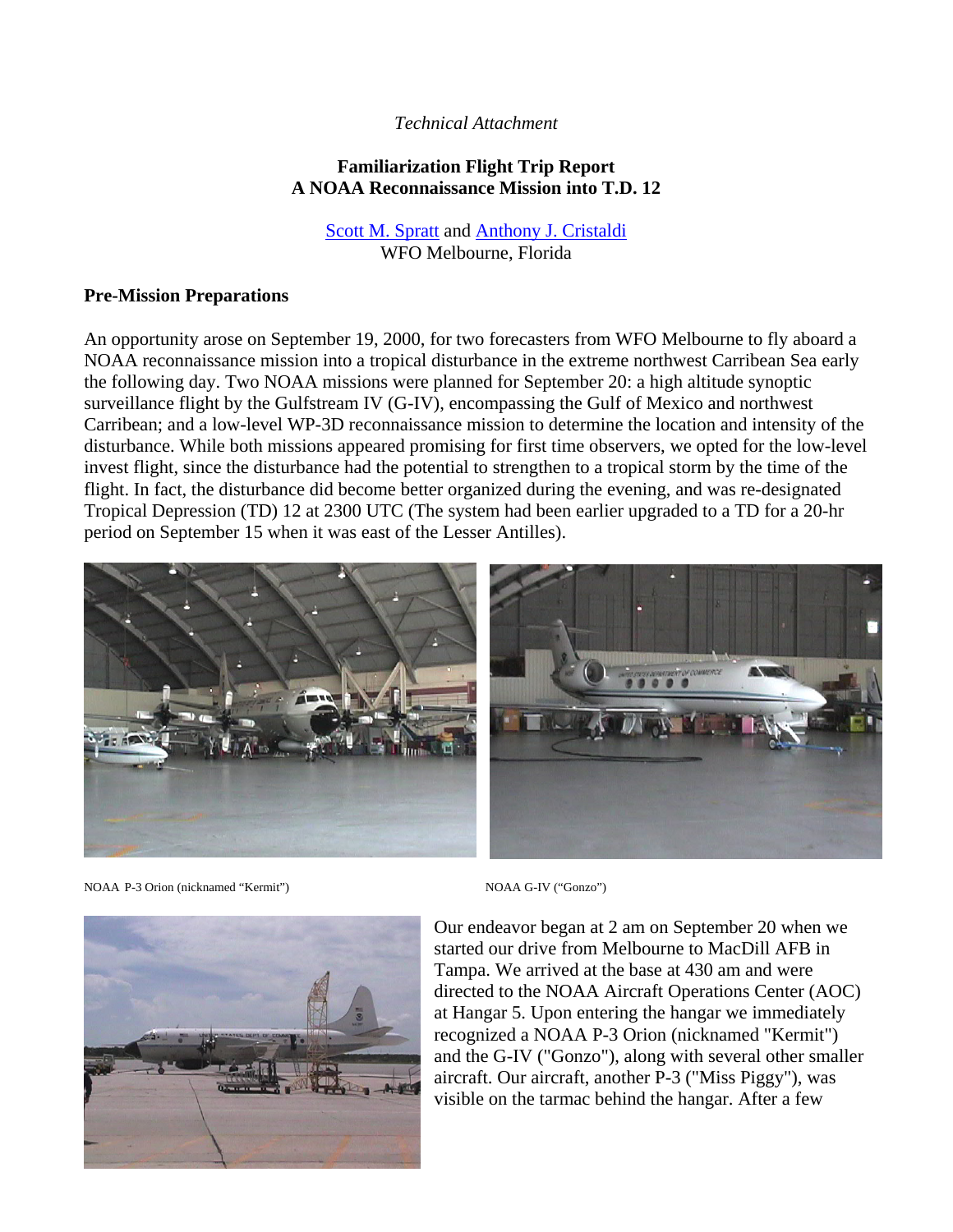minutes of looking around, we were greeted by Barry Damiano, the flight director (and meteorologist) for our mission. Barry took us to the flight briefing room and showed us a couple recent IR satellite images of TD 12. To our dismay, the images revealed the depression had become devoid of deep convection overnight. We then learned that we had made the correct decision by choosing the P-3 mission over the G-IV, since the planned afternoon synoptic surveillance mission had since been cancelled by NHC.

Our mission was still scheduled to depart at 630 am and return 9 to 10 hr later. Since the TD was located within Cuban airspace and US military aircraft were prohibited from making such flights, the NOAA flight was tasked to make the 1200 and 1800 UTC center fixes in lieu of the USAF 53rd Weather Reconnaissance Squadron. By 5 am (0900 UTC), three NOAA Corps officers arrived to finalize flight planning. The two pilots and the navigator discussed flight patterns, altitudes, and fuel requirements with the flight director. Ironically (to us), one of their greatest concerns involved the likelihood of diurnal thunderstorms in the vicinity of the airport by the time of our mid- to late afternoon return! Additional fuel was loaded due to the possibility of a weather-related landing delay or the need to reach an alternate airport.

# **Mission Operations**



After the aircraft was fueled, we boarded along with eight NOAA Corps and AOC members and were given a safety briefing by the flight director. We were assigned seats at "station 3" and shown how to secure our seat belts and shoulder straps, and how to monitor onboard and air-to-ground communications via a pair of headsets. The aircraft contained 21 seats or workstations, including the cockpit positions. The flight director worked from a position just outside the cockpit. Each workstation aft of the cockpit comprised a large console with two small built-in displays and space below for a PC CPU and monitor.

NWS Melbourne Meteorologist Scott Spratt aboard NOAA Hurricane Hunter N43RF observing the latest meteorological data sets and radar presentation (20 Sep 2000).

The built-in monitors could be switched between the C-band nose radar, nose/right/left/surfacedirected cameras, and continuous realtime meteorological data displays of temperature, humidity, surface pressure, winds and fluxes. Since our mission objective was confined to providing center fixes, as opposed to the more typical NOAA mission involving the collection of research data critical for dynamical/ statistical track and intensity models, no Hurricane Research Division (HRD)

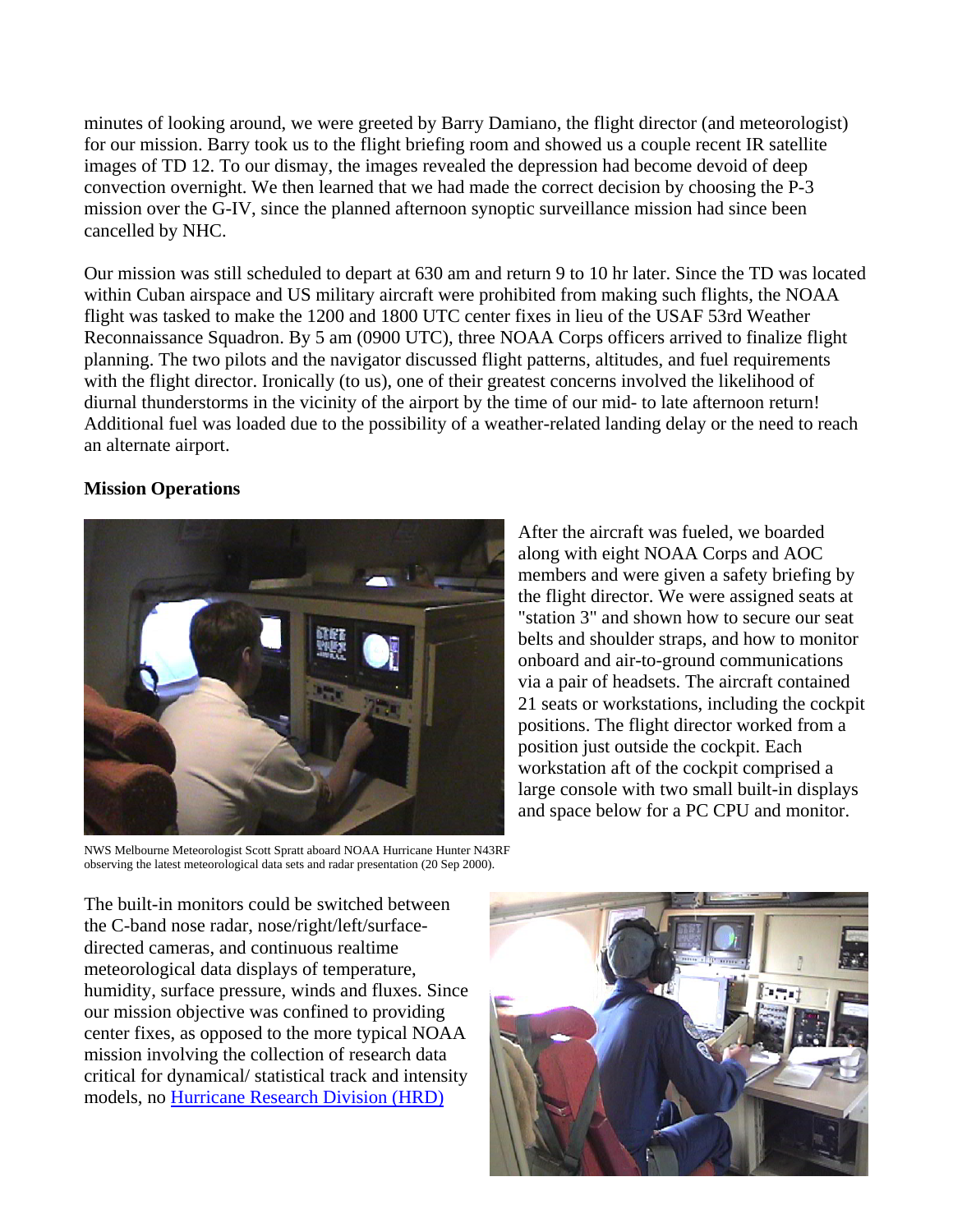scientists joined the flight, nor were any additional PCs or dropsondes loaded aboard.

We departed MacDill AFB at 635 am and climbed quickly to a flight level of 17 000 ft (FL170). With an airspeed of about 225 kt our estimated time of arrival at the suspected center position (21.2 N 83.2 W) was 1 hr 40 min. This position was just south of the Isle of Youth, Cuba. After we climbed to our flight level we were allowed to move about the cabin at our discretion, but were instructed to take the nearest seat if unexpected significant turbulence was encountered.



As we climbed over the Florida west coast, individual towering cumulus were noted, with tops near or slightly above flight level. As the pilot banked the aircraft hard to the right to head over the Gulf of Mexico numerous low level cloud streets were evident offshore. Our flight path then took us directly over the Key West VHF Omni Range (VOR) at about 730 am (1130 UTC), and to the north coast of Cuba at 750 am (see the flight path in Figure 1). Winds aloft were generally southeast near 20 kt. Upon entering Cuban airspace, the co-pilot contacted 'Havana Center' Air Traffic Control (ATC) and informed them of our intent to descend to 1 000 ft just off the south coast. The controller directed us to descend to FL150 while over land, and to 1 000 ft upon reaching the coast. While over Cuba, we first noted a large expanse of mangrove swamps, then regions of lush green vegetation, interspersed with large agricultural plots. We began our descent just after 1150 UTC, and reached 1 000 ft less than 8 min later as we passed above a picturesque, but deserted, tropical beach. Havana Center ATC then informed us to check back with them every 10 min while at our new cruising altitude.

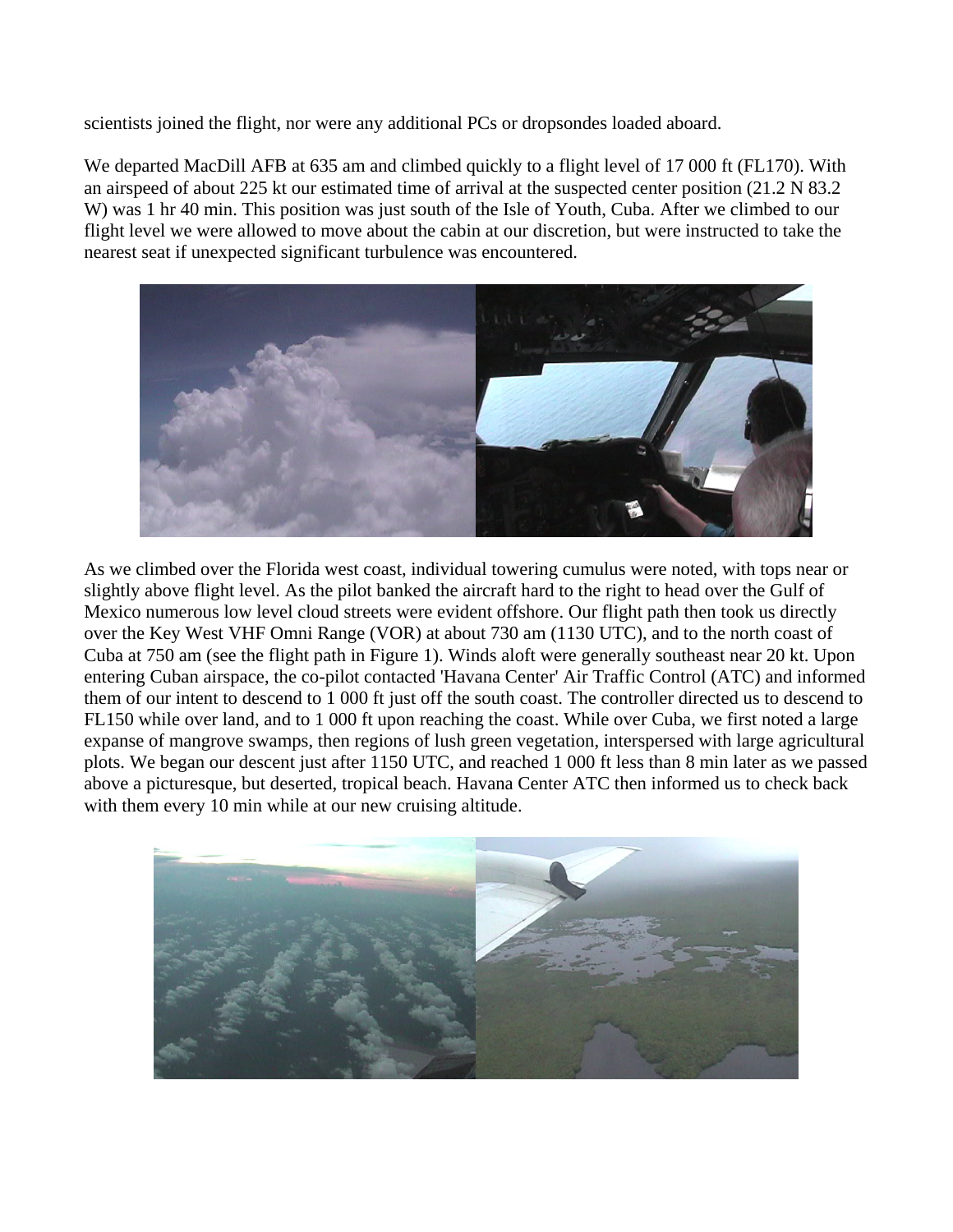Over the next hour, we followed a heading of 240 deg., from between the Cuban coast and the Isle of Youth, to just offshore the western tip of Cuba, and eventually to a position about 50 nm east of the northeastern Yucatan peninsula. Along this transect, surface pressures fell about one millibar (mb) to a minimum of 1011.2 mb off the Yucatan. A surge of southeast winds between 20 and 30 kt was measured between the Isle of Youth and the mainland coast, with seas heights estimated at about 8 ft. Winds steadily decreased and veered to southerly as we approached the Yucatan. Throughout this time we flew in and out of IFR conditions, with a few periods of light rain noted. Vertical velocities averaged near 1 kt, alternating between weak updrafts and downdrafts. Occasionally, a 3-4 knot upward spike was observed, coincident with a short period of enhanced turbulence, albeit still light. West of the wind surge area seas were small, ranging from nearly flat to about 2 ft.



Fig. 1. Flight track of NOAA N43RF reconnaissance mission into Tropical Depression Twelve.

Between 910 and 1030 am (1310 and 1430 UTC), the flight director attempted to confirm the presence of a closed low-level circulation center by vectoring our aircraft over the Yucatan Channel and along the south coast of Cuba. However, after finding only a large area of light southerly or light and variable winds and steady pressures near 1012 mb, it was decided to climb to

10 000 feet for better HF radio propagation and report our observations to Chief, Aerial Reconnaissance Coordination, All Hurricanes (CARCAH) in Miami. Whenever a mission is flown, CARCAH meteorologists act as a ground station monitor to relay information instantly between the airborne meteorologist and NHC forecasters. After receiving permission from Havana Center ATC, we performed a quick climb to FL100 and relayed a message to Miami.

CARCAH advised us to continue attempting to fix a center, near 22.5 N and 85.0 W, a little farther north of where we had previously flown. After returning to 1 000 ft the next hour was spent surveying a region within 60 nm of the location specified by Miami. Although a small area of light easterly winds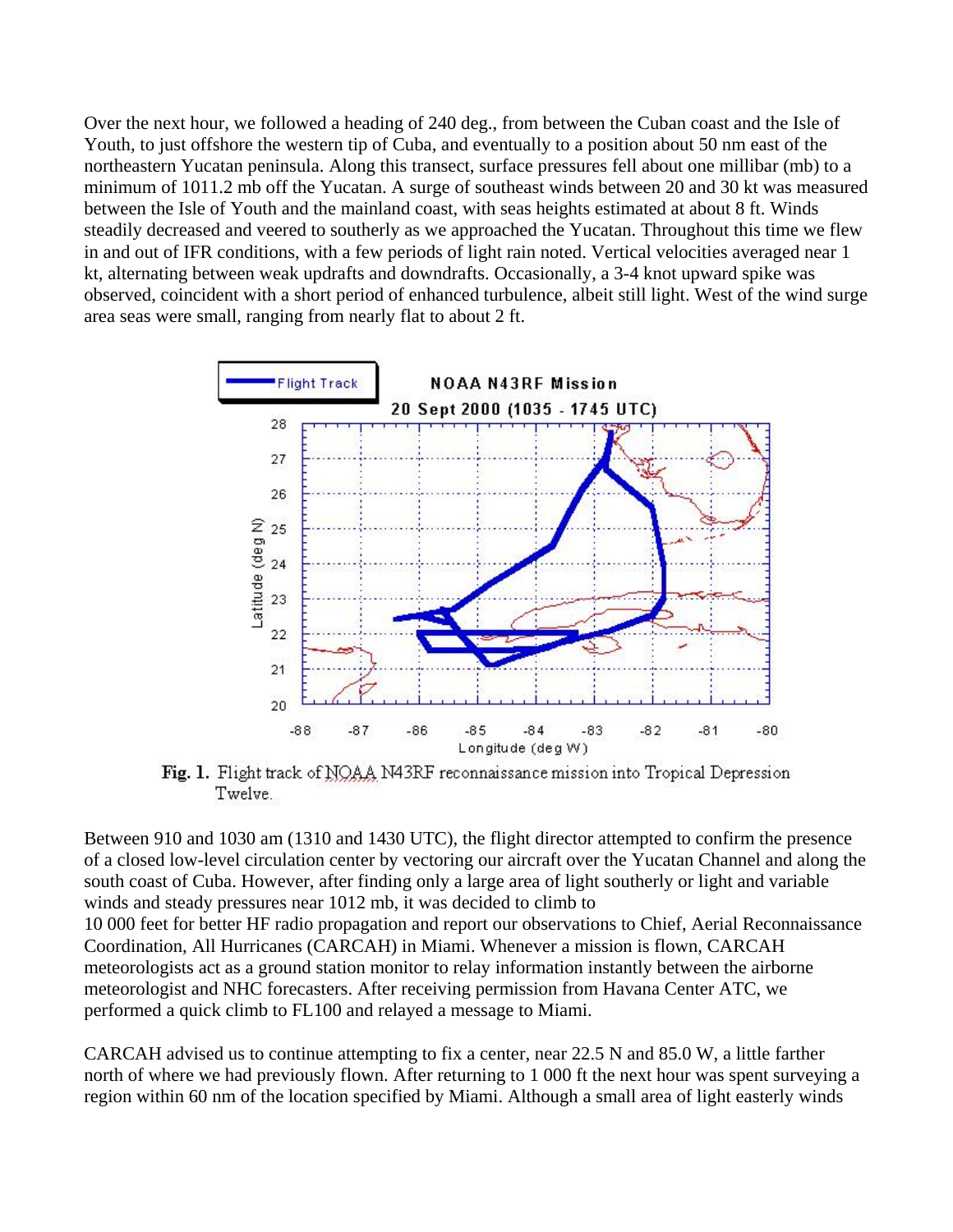was noted at 22.7 N and 85.6 W, pressures rose slightly upon approach, furthermore, a light and variable to northerly flow was observed a little farther to the north. Although only a broad region of light winds was observed near the estimated circulation center (according to NHC satellite fixes), onboard radar images revealed a large area of convection developing farther east over water, extending through western Cuba. Several very small cyclonically curved rain bands were noted within the convection, but observed wind fields in their vicinity did not support closed circulation centers.

By 1620 UTC, it became apparent that a closed center could not be fixed and the flight director suggested we again ascend to FL100 to report our findings to CARCAH. As expected by the flight crew, CARCAH terminated our mission early due to the lack of a well-defined center and disorganized satellite presentation. They cleared us to return to base. Once the co-pilot informed Havana Center ATC of our intent, we were authorized to climb to FL175 and to proceed direct towards Tampa through latitude 25 N. We obtained the new flight level by 1650 UTC and radioed Miami Center ATC at 1710 UTC upon approach to 25 N. Given our return two to three hours earlier than scheduled, the anticipated threat of thunderstorms along the Florida west coast in the vicinity of the airport had not yet materialized, thus, our final flight leg took us on an uneventful direct approach to MacDill AFB, ending with a smooth landing at 145 pm (1745 UTC). After a quick taxi back to the hangar we disembarked, took a few final pictures of the aircraft, thanked the crew, and began our drive back to Melbourne.



NWS Melbourne Meteorologist Tony Cristaldi posing next to NOAA Hurricane Hunter N43RF, after completing a mission to fix the center of Tropical Depression Twelve (20 Sept 2000).